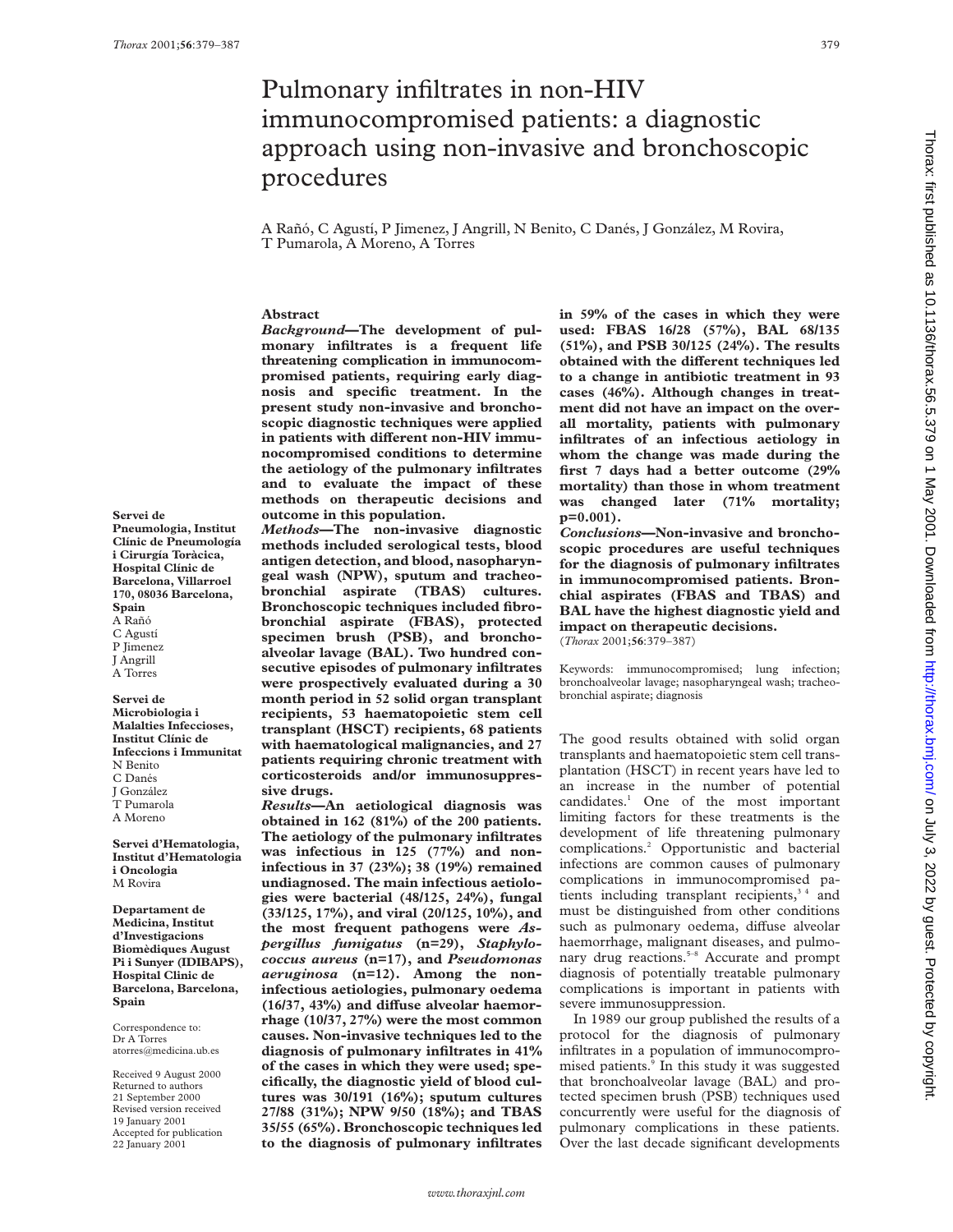in diagnostic techniques have emerged.<sup>10</sup> Furthermore, the administration of new and effective treatments has changed the pattern of pulmonary complications in immunocompromised patients.<sup>11-15</sup> Recent publications have questioned the usefulness of bronchoscopic techniques in the diagnosis of pulmonary infiltrates in immunocompromised patients, suggesting that the information provided does not change treatment or improve survival and can cause significant complications. $16 17$  In this study we have reappraised prospectively the current diagnostic usefulness and clinical impact of fibrobronchial aspiration (FBAS), BAL, and PSB for the study of pulmonary infiltrates in patients with different immunocompromised conditions (excluding HIV infected patients). We have also included other non-invasive procedures such as blood antigen detection, sputum, tracheobronchial aspirates (TBAS), and nasopharyngeal wash (NPW) to examine their diagnostic usefulness in this group of patients.

#### **Methods**

#### PATIENTS

We prospectively evaluated episodes of pulmonary infiltrates in 200 consecutive patients. All of the immunosuppressed patients with pulmonary infiltrates seen at a tertiary hospital between February 1998 and June 2000 were included (table 1). Patients included in the study belonged to four different groupsgroup 1: solid organ transplant (21 renal, 11 cardiac, 14 liver, and six pancreaticorenal) recipients; group 2: haematopoietic stem cell transplant (HSCT) recipients (n=53); group 3: patients with haematological malignancies treated with chemotherapy (n=68); and group 4: patients requiring chronic treatment with corticosteroids (minimum 30 mg prednisone daily for the previous 30 days before inclusion) or immunosuppressive agents (azathioprine or cyclophosphamide; n=27). The underlying haematological malignancies of groups 2 and 3 were acute myeloid leukaemia (n=30, 25%), acute lymphoblastic leukaemia (n=15, 13%), Hodgkin's lymphoma (n=14, 12%), chronic lymphoid leukaemia (n=12, 10%), chronic myeloid leukaemia (n=11, 10%), and others (n=39, 30%). Fifty nine of the 200 infiltrates (30%) were evaluated while the patients were on mechanical ventilation.

### DATA COLLECTION

The following variables were recorded: age, sex, underlying immunosuppressed condition, leucocyte and platelet counts, serum biochemistry, arterial oxygen tension (PaO<sub>2</sub>)/inspiratory oxygen fraction (Fi O 2) ratio at inclusion, and APACHE II score (Acute Physiology and Chronic Health Evaluation) at the time of admission to hospital. The requirement for mechanical ventilation was also registered and survival was defined as hospital discharge.

# DIAGNOSTIC PROCEDURES

Within the first 24–48 hours after the identification of the pulmonary infiltrates, samples of blood were drawn for blood cultures and serological and antigen testing. A sample of spontaneous or induced sputum (after nebulisation with 3% saline solution) was obtained. A Gram stain was performed to assess the quality of the sample.<sup>18</sup> A sample of NPW was taken for viral detection and tissue culture. In patients under mechanical ventilation, a sample of TBAS was obtained via an orotracheal tube under sterile conditions using a 22 inch 14 Fr suction catheter and collected into a mucus reservoir (Mocstrap; Proclinics, Barcelona, Spain). Antigen detection of *Streptococcus pneumoniae* (urine), *Aspergillus* sp (serum), and *Chlamydia pneumoniae* (pharyngeal swab), and DNA detection of *Mycobacterium tuberculosis* by ligase chain reaction (respiratory samples) were included once the study had been started.

Fibreoptic bronchoscopy (FOB) was performed before antibiotic treatment was started in 14 cases (9% of total FOB) and 48–96 hours after starting antibiotic treatment in the remaining 136. Patients were not eligible for bronchoscopic exploration if arterial Pao<sub>2</sub> was less than 7.3 kPa with oxygen administration or if the platelet count was less than  $50 \times 10^6/\mu$ l. The bronchoscope was passed transnasally or transorally into the trachea after topical nasal anaesthesia was instilled. In mechanically ventilated patients the bronchoscope was passed into the trachea through the endotracheal tube. A PSB sample (Microbiology Brush; Mill-Rose Laboratory Inc, Mentor, Ohio, USA)<sup>19</sup> was first obtained in 125 cases (62%). Respiratory secretions were aspirated through the suction channel of the bronchoscope in 28 patients. Bronchoalveolar lavage was carried out with 150 ml of sterile saline solution in three 50 ml

*Table 1 Underlying immunosuppressed condition and clinical characteristics of the 200 patients studied*

|                                                             | HSCT       | Haematological<br>malignancies | Solid organ<br>transplantation | CIS        | Total     |
|-------------------------------------------------------------|------------|--------------------------------|--------------------------------|------------|-----------|
| No. (%)                                                     | 53 (27%)   | 68 (34%)                       | 52 $(26%)$                     | 27(13%)    | 200       |
| Mean (SD) age (years)                                       | 40(12)     | 54 (17)                        | 52(16)                         | 60 (14)    | 50 (17)   |
| M/F                                                         | 33/20      | 36/32                          | 43/9                           | 13/14      | 125/75    |
| Neutropenia, n (%)                                          | $21(40\%)$ | $28(41\%)$                     | 3(6%)                          | $1(2\%)$   | 53 (27%)  |
| Mean (SD) APACHE II score                                   | 18(7)      | 19(8)                          | 20(8)                          | 20(8)      | 19(8)     |
| Mean $(SD)$ Pao <sub>2</sub> /Fio <sub>2</sub> at inclusion | 269 (102)  | 266(95)                        | 221 (126)                      | 222(113)   | 249 (109) |
| Mechanical ventilation requirement, n (%)                   | 24 (45%)   | 23(34%)                        | 33(63%)                        | $15(56\%)$ | 95 (47%)  |
| Mortality, $n$ $(\%)$                                       | 26(49%)    | $21(31\%)$                     | 20(38%)                        | 14 (52%)   | 81 (40%)  |

HSCT = haematopoietic stem cell transplantation; CIS = chronic immunosuppressive treatment; APACHE II = Acute Physiology and Chronic Health Evaluation II score at admission.

Underlying diseases: chronic obstructive pulmonary disease  $(n=6)$ , scleroderma  $(n=3)$ , idiopathic pulmonary fibrosis  $(n=4)$ , systemic vasculitis ( $n=3$ ), rheumatoid arthritis ( $n=2$ ), glomerulonephritis ( $n=2$ ), and one each of systemic lupus erythematosus, relapsing polychondritis, dermatomyositis, mixed cryoglobulinaemia, Good-Pasteur syndrome, Beçhet syndrome, and primary biliary cirrhosis

Neutropenia defined as a neutrophil count  $\leq 1 \times 10^9$  cells/l.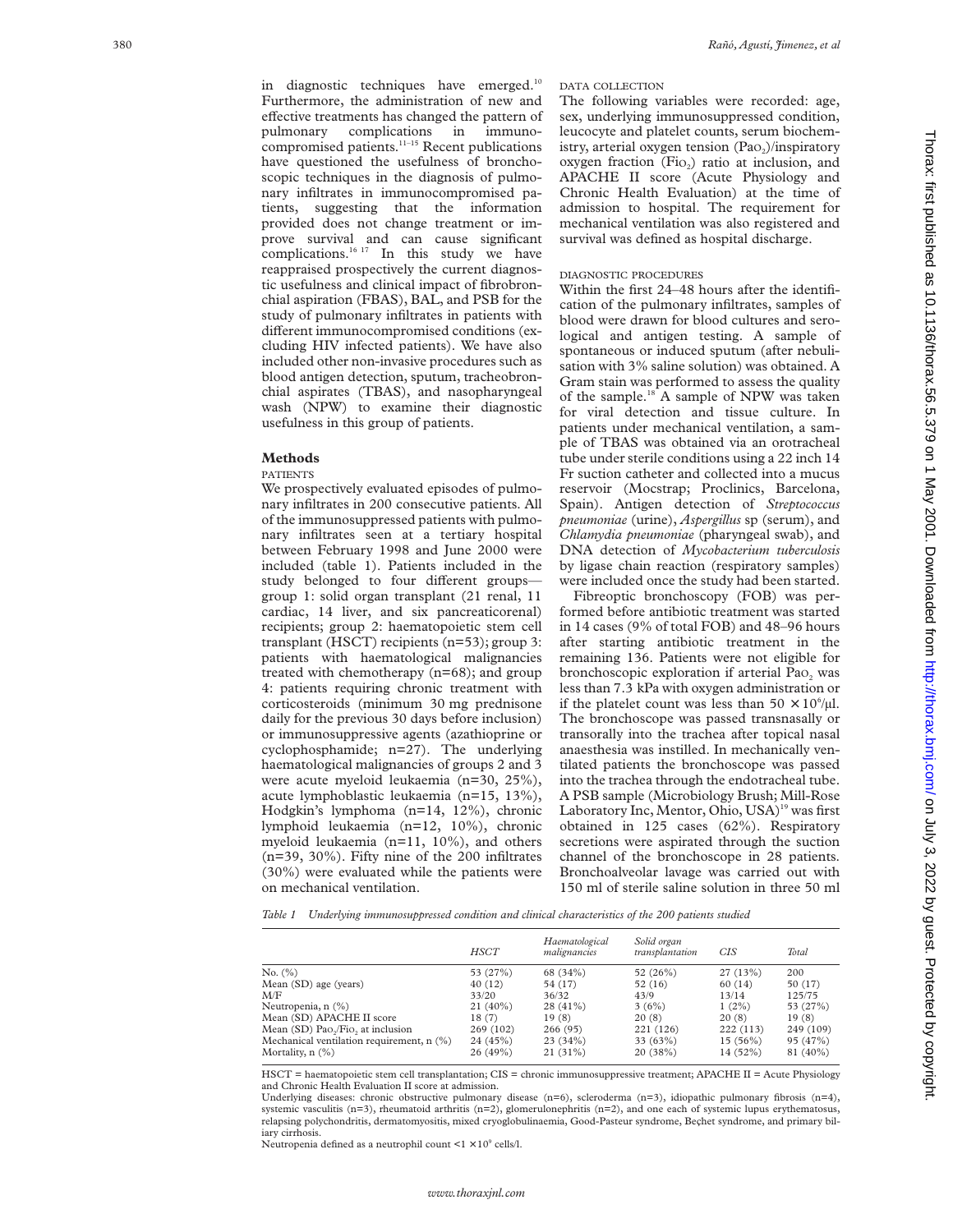aliquots in 135 patients (70%). The lavage was performed in the involved lobe in patients with localised pulmonary infiltrates and in the middle lobe or lingula in patients with diffuse pulmonary infiltrates.

Although the primary intention was to perform all the different diagnostic procedures, the ultimate decision as to which of the procedures should be performed was always determined by the clinical state of the patient and the criteria of the physician in charge.

#### OTHER DIAGNOSTIC TECHNIQUES

Transbronchial (TBB) and bronchial biopsy specimens were obtained in 11 and three cases, respectively, and analysed pathologically and microbiologically. Videothoracoscopic (VTC) lung biopsy was carried out in two cases in which no diagnosis was reached by bronchoscopic examination. Necroscopic examination was performed in 19 of the 81 patients who died.

# SAMPLE PROCESSING

# *Staining methods*

Viral antigens in NPW and BAL samples were detected by a direct immunofluorescent staining method using a monoclonal antibody pool (influenza viruses A and B, parainfluenza viruses 1, 2 and 3, respiratory syncytial virus, adenovirus, virus herpes simplex, and enterovirus). Sputum, FBAS and TBAS specimens were directly stained using Gram and Ziehl-Neelsen methods. PSB and BAL smears were Gram and Giemsa stained for intracellular or extracellular bacterial and fungal detection and cellular differential count. In BAL samples additional stains were used: Ziehl-Neelsen staining for mycobacteria; Gomori staining for *Pneumocystis carinii*; PAS, haematoxylin-eosin, and Papanicolau for cell atypia; Pearls' staining for hemosiderophages.

#### *Cultures*

Sputum samples were qualitatively cultured for bacterial pathogens, fungi, and mycobacteria. Bronchoscopic samples were homogenised and processed for quantitative culture by serial dilutions (1:1 and 1:10, inoculating 0.1 ml/ plate) for bacterial pathogens. Culture media for *Legionella* spp and fungi were plated undiluted. FBAS, TBAS, and BAL specimens were also cultured for mycobacteria, and NPW and BAL samples were cultured for viruses on monolayers of Hep-2, A-549, MRC-5, and MDCK cell lines (Vircell, Granada, Spain). Cultures were maintained for 4 weeks at 37ºC and examined regularly for a cytopathic effect. Viral growth was confirmed by immunofluorescence staining with monoclonal antibodies (Respiratory Pannel 1, Viral Screening & Identification Kit, Light Diagnostics, Temecula, USA; Clonab CMV, Biotest, Germany).

Negative bacterial cultures were discarded after 3 days, *Legionella* after 10 days, mycobacteria after 6 weeks, and fungal cultures after 4 weeks. Positive bacterial cultures were counted as colony forming units per ml (cfu/ml), and identification and susceptibility tests were performed according to standard methods.

#### *Rapid diagnostic tests*

The urinary antigen test for detection of *L pneumophila* serogroup 1 was performed using an enzyme immunoassay (EIA) method (Biotest Legionella Urine Antigen EIA, Biotest, Germany) and *S pneumoniae* was detected using an immunochromatography method (Binax Now *S pneumoniae* Urinary Antigen Test, Binax, USA). Detection of the pp65 cytomegalovirus (CMV) antigen in BAL fluid and serum was performed using a specific monoclonal antibody (Clonab CMV, Biotest, Germany) by means of an immunocytochemistry method (APAAP; Dako, Denmark). Detection of *Aspergillus* spp galactomannan antigen in the serum was performed using an EIA method (Platelia Aspergillus, Sanofi Diagnostics Pasteur, France) and *Mycobacterium tuberculosis* DNA in respiratory samples was studied using a ligase chain reaction method (Abbot LCX *Mycobacterium tuberculosis* assay, Abbot Laboratories, Abbot Park, USA). *C pneumoniae* DNA was detected in nasopharyngeal swabs by a PCR-EIA method (Diasorin; Italy).

#### DIAGNOSTIC DEFINITIONS

The aetiology of pulmonary infiltrates was established based on the results of the different diagnostic procedures performed, the response to the specific treatment, and the histopathological evaluation of biopsy samples when available.

The aetiology of pulmonary infiltrates was defined as follows: (1) infectious: when there was a clinical suspicion of lower respiratory tract infection and a microbial agent was isolated in respiratory and/or non-respiratory samples; (2) non-infectious: when clinical data did not suggest an infectious aetiology, no microbiological agents were isolated in any processed sample, and the clinical course and response to treatment were in accordance with an alternative non-infectious aetiology; (3) undetermined (undiagnosed): when the pulmonary infiltrates did not meet criteria for infectious or non-infectious aetiologies.

#### *Diagnostic criteria for specific microorganisms*

Bacterial pneumonia was diagnosed whenever blood or sputum samples grew pathogenic bacteria. Similarly, when a quantitative bacterial culture from FBAS or TBAS, BAL or PSB specimens grew more than  $10^5$ ,  $10^4$ , or  $10^3$  cfu/ ml, respectively, the diagnosis of bacterial pneumonia was also established. Any growth of facultative pathogenic bacteria such as *Streptococcus viridans* and coagulase negative *Staphylococcus* was considered irrelevant.

Cytomegalovirus and other viruses were considered to be pathogens if they were isolated by cell culture from NPW or BAL specimens or when inclusion bodies were present on histopathological evaluation.

*P carinii* pneumonia (PCP) was diagnosed by a positive Gomori methenamine silver stain. The identification of *Legionella* spp and mycobacteria was accepted as a definite diagnosis regardless of colony counts. Fungal pneumonia was diagnosed in the presence of a compatible clinical and radiographic pattern if fungal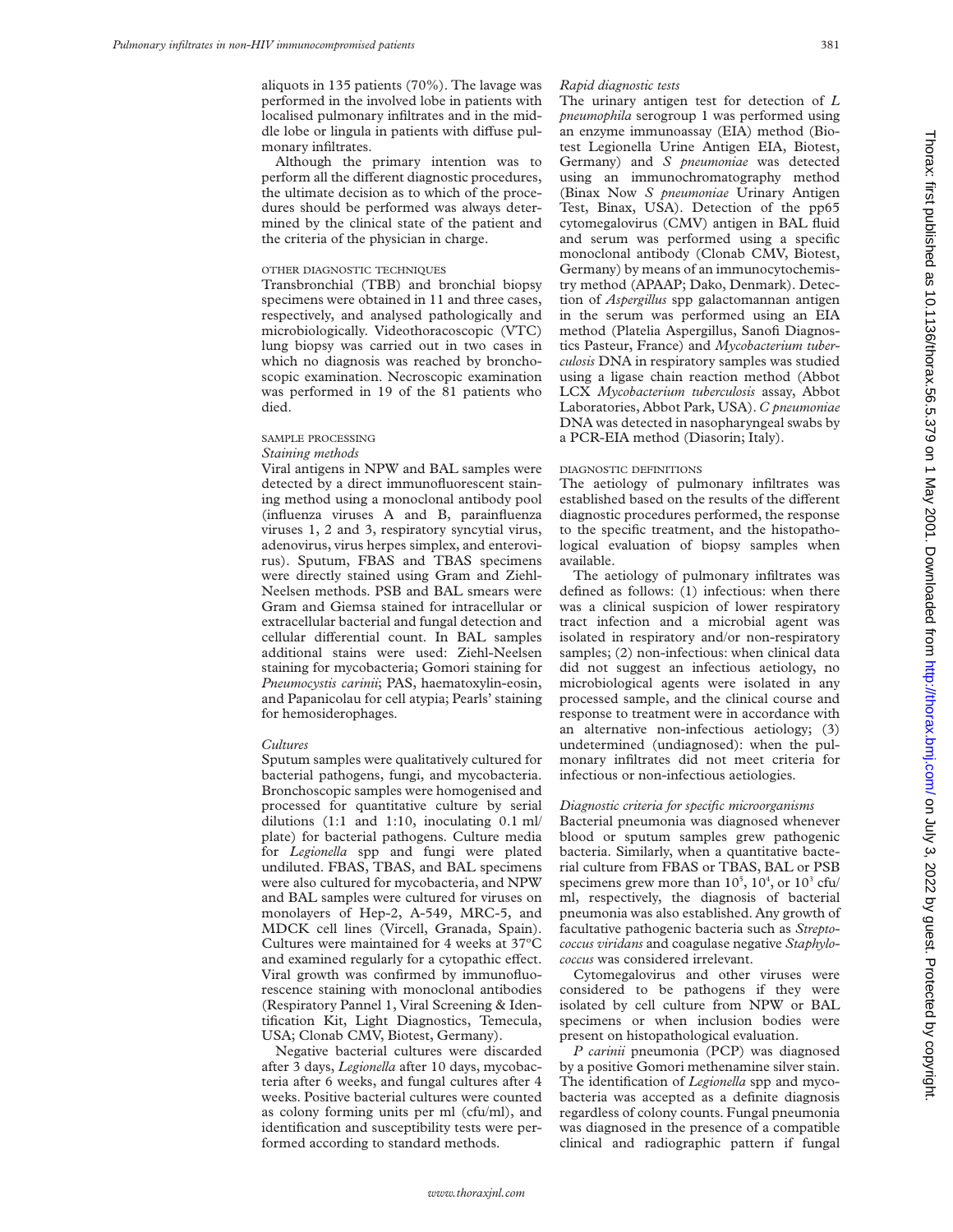hyphae were identified by culture or by cytological evaluation of a Gram stain in at least two different respiratory samples, or when there was histological evidence for fungal pneumonia or positive blood cultures.<sup>2</sup>

#### *Diagnostic criteria for non-infectious conditions*

Diffuse alveolar haemorrhage was diagnosed by established criteria<sup>5-7</sup> and pulmonary oedema was diagnosed using clinical criteria. Bronchiolitis obliterans organising pneumonia (BOOP) was diagnosed histologically from samples obtained by transbronchial or open lung biopsies. Two patients were diagnosed with hypersensitivity pneumonitis secondary to bleomycin by clinical criteria and compatible radiological changes. In these patients the pulmonary infiltrates disappeared after bleomycin was withdrawn and corticosteroid treatment was started.

# ANTIMICROBIAL PROPHYLAXIS

One hundred and thirteen patients (57%) were receiving some type of antimicrobial prophylaxis at the onset of the pulmonary infiltrates: 43% in group 1, 85% in group 2, 55% in group 3, and 33% in group 4. The most frequent prophylaxis strategy was antibacterial treatment (18%) followed by the combination of antiviral + antifungal + prophylaxis against PCP (10%), followed by a combination of antibacterial + antifungal agents (8%).

#### EMPIRICAL ANTIBIOTIC TREATMENT

The final decision regarding the initial antimicrobial treatment was taken by the clinician in charge. The most common combination consisted of a third generation cephalosporin plus an aminoglycoside.<sup>21</sup> Alternative antibiotics were ureidopenicillins and/or ciprofloxacin. If *Staphylococcus aureus* infection was suspected or proven, vancomycin was added. Amphotericin B was added if no clinical or radiographic improvement was observed after 4–5 days of antibiotic treatment. Ganciclovir plus high dose immunoglobulin G (or foscarnet as an alternative) were added if CMV infection was suspected or proven. G-CSF was occasionally given to patients with evidence of infection and prolonged neutropenia.

The initial antibiotic treatment was considered inadequate if the isolated microorganisms were not susceptible to or were not covered by the treatment administered. Changes in treatment were noted if they were based on either a positive or negative result from the noninvasive and bronchoscopic samples.

#### ANALYSIS OF DATA

Results are expressed as mean (SD). The median value (50th percentile) was used to evaluate the delay in establishing a specific diagnosis of the pulmonary infiltrates. All statistics were calculated using the SPSS statistical package (SPSS for Windows, version 9.0; Chicago, IL, USA). Categorical variables were compared using the  $\chi^2$  test or Fisher's exact test when appropriate, and continuous variables were analysed using the non-parametric Mann-Whitney U test. A p value of <0.05 was considered statistically significant.

#### **Results**

AETIOLOGY OF PULMONARY INFILTRATES

A specific diagnosis was obtained in 162 of the 200 cases evaluated (81%), with an infectious aetiology in 125 of the cases (77%) and a noninfectious aetiology in 37 (23%, table 2). Bacteria were the most frequent microorganisms causing pulmonary infiltrates (n=48, 24%), followed by fungi (n=33, 17%) and viruses (n=20, 10%). In 15 cases (7%) the aetiology of the pulmonary infiltrates was polymicrobial (table 3).

There were no statistically significant associations between the specific underlying immunosuppressive state and the aetiology of the pulmonary infiltrates.

#### NON -INVASIVE TECHNIQUES

Blood cultures were obtained from 191 cases and gave 30 positive results (16%). When only patients with an infectious aetiology were considered, the diagnostic yield of blood cultures was 23%. In 16 cases (7%) blood cultures were the only means of diagnosis (most frequently due to isolation of Gram negative bacilli and MRSA).

Detection of pp65CMV antigen in peripheral blood mononuclear cells was performed in 91 (45%) patients (47 HSCT recipients, 23 with haematological malignancies, and 21 solid organ transplant recipients) and was positive in seven of the eight cases of confirmed CMV pneumonitis. In three other cases with no evidence of CMV pneumonitis pp65CMV

*Table 2 Aetiological diagnosis in relation to the underlying immunosuppressed condition*

|                                           | <b>HSCT</b> | Haematological<br>malignancies | Solid organ<br>transplantation | <b>CIS</b> | Total    |
|-------------------------------------------|-------------|--------------------------------|--------------------------------|------------|----------|
| Bacterial                                 | $6(11\%)$   | 16(24%)                        | 18 (35%)                       | $8(30\%)$  | 48 (24%) |
| Viral                                     | 11(21%)     | 6(9%)                          | $1(2\%)$                       | 2(7%)      | 20 (10%) |
| Fungal                                    | 7(13%)      | 13 (19%)                       | 6(12%)                         | 7(26%)     | 33 (17%) |
| Polymicrobial                             | 3(6%)       | $1(2\%)$                       | 9(17%)                         | 2(7%)      | 15(7%)   |
| Other infectious aetiologies <sup>+</sup> | 1(2%)       | 3(4%)                          | $1(2\%)$                       | 4(15%)     | 9(5%)    |
| Pulmonary oedema                          | 3(6%)       | 3(4%)                          | 10(19%)                        |            | 16(8%)   |
| DAH                                       | 5(9%)       | 2(3%)                          | 2(4%)                          |            | 10(5%)   |
| <b>BOOP</b>                               | $1(2\%)$    | 2(3%)                          |                                | 1(4%)      | 4(2%)    |
| Other non-infectious aetiologies‡         | 3(6%)       | 4(6%)                          |                                | -          | 7(3%)    |
| Undetermined                              | 13 (24%)    | 17 (25%)                       | $5(10\%)$                      | 3(11%)     | 38 (19%) |

HSCT = haematopoietic stem cell transplantation; CIS = chronic immunosuppressive treatment; DAH = diffuse alveolar haemorrhage; BOOP = bronchiolitis obliterans organising pneumonia.

†Other infectious aetiologies include tuberculosis (n=5), *P carinii* pneumonia (n=4).

‡Other non-infectious entities include pulmonary involvement of Hodgkin's disease (n=3), drug toxicity due to bleomycin (n=2), alveolar proteinosis (n=1), and sarcoidosis (n=1).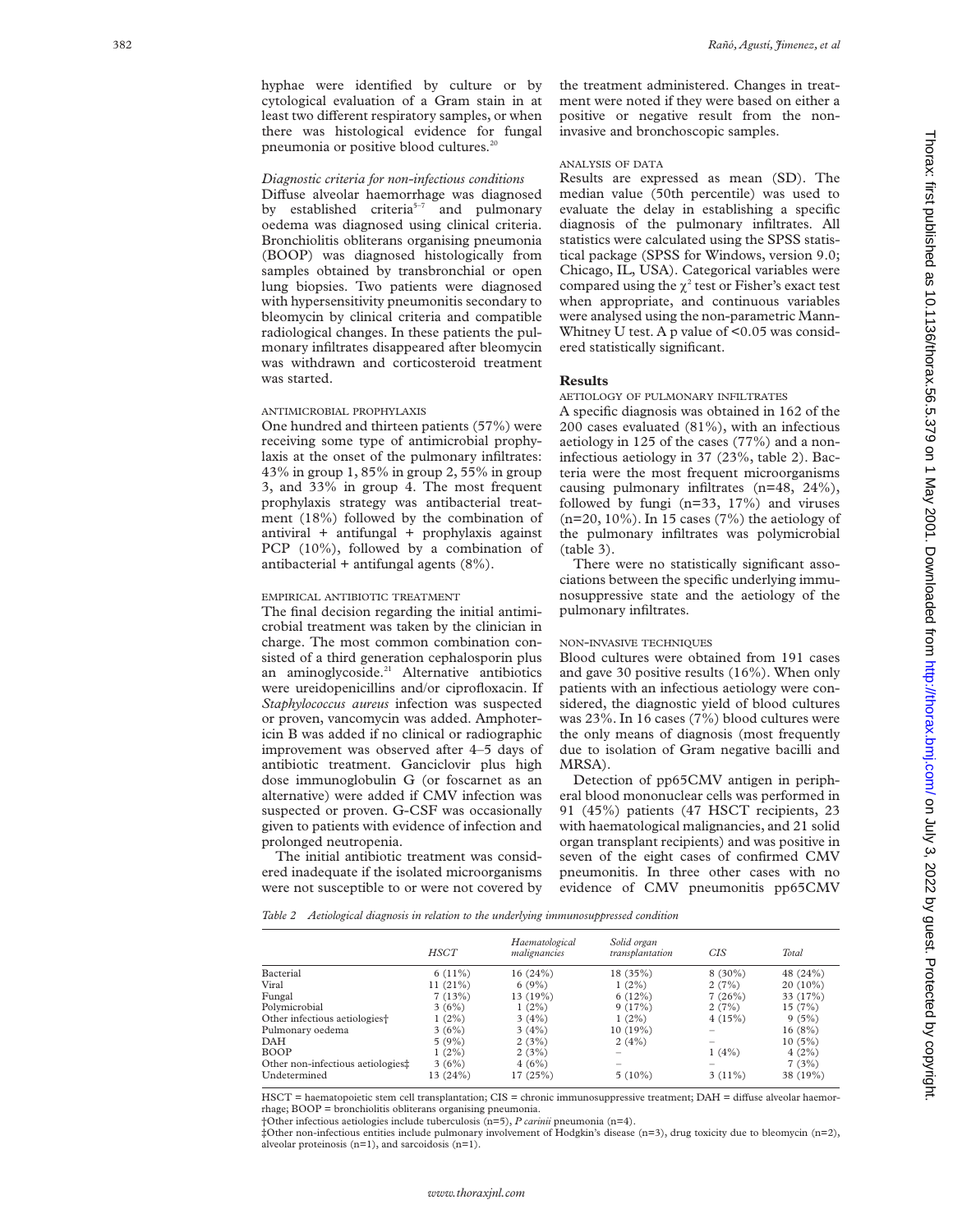*Table 3 Infectious aetiologies in 125 patients diagnosed during lifetime or at necropsy*

| Pathogens                           | No of<br>cases | No of<br>pathogens |
|-------------------------------------|----------------|--------------------|
| Bacterial                           |                |                    |
| Gram positive                       |                |                    |
| S aureus                            | 12             | 17                 |
| S pneumoniae                        | 2              | 5                  |
| E fecalis                           | $\overline{c}$ | $\overline{2}$     |
| E faecium                           | 1              | 1                  |
| G morbillorum                       | $\mathbf{1}$   | 1                  |
| S constellatum                      | 1              | 1                  |
| N asteroides                        | $\overline{c}$ | $\overline{c}$     |
| Gram negative<br>E coli             | 6              | 7                  |
| P aeruginosa                        | 6              | 12                 |
| S marcescens                        | $\overline{2}$ | 2                  |
| A baumanii                          | 2              | 3                  |
| C freundii                          | 1              | 1                  |
| M morganii                          | $\mathbf{1}$   | 1                  |
| Other bacteria                      |                |                    |
| M pneumoniae                        | 1              | 1                  |
| C pneumoniae                        | $\overline{2}$ | $\overline{2}$     |
| L pneumophila                       | $\overline{2}$ | $\overline{c}$     |
| Fungal                              |                |                    |
| A fumigatus                         | 20             | 29                 |
| A niger                             | 1              | 1                  |
| A flavus                            | 1              | 1                  |
| C albicans                          | 8              | 12                 |
| C kruseii                           | 1              | 1                  |
| C tropicalis                        | 1              | 1                  |
| S prolificans                       | 1              | $\overline{c}$     |
| P purpurogenum                      | 1              | 1                  |
| Viral                               |                |                    |
| Cytomegalovirus                     | 6              | 8                  |
| Influenza A virus                   | 5              | 8                  |
| RSV                                 | 3              | 3                  |
| Parainfluenzae virus type 3         | $\overline{2}$ | $\overline{2}$     |
| Virus herpes simplex (VHS)-1        | 1              | 1                  |
| Varicella zoster virus*             | 1              | ÷                  |
| Enterovirus                         | 1              | 1                  |
| Others                              |                |                    |
| P carinii                           | 4              | 4                  |
| M tuberculosis                      | 5              | 5                  |
| Mixed infections                    |                |                    |
| Aspergillus sp + MRSA               | 3              |                    |
| Aspergillus sp + P aeruginosa       | 2              |                    |
| E coli + K pneumonia + S maltophila | 1              |                    |
| Aspergillus sp + CMV                | 1              |                    |
| $C$ freundii + P aeruginosa         | 1              |                    |
| $MRSA + E$ fecalis                  | 1              |                    |
| A baumanii + P aeruginosa           | 1              |                    |
| A flavus + E faecium + CMV          | $\mathbf{1}$   |                    |
| A fumigatus + S pneumoniae          | 1              |                    |
| A niger + E coli + MRSA             | 1              |                    |
| A fumigatus + VHS-1                 | 1              |                    |
| $C$ tropicalis + $A$ fumigatus +    | $\mathbf{1}$   |                    |
| P aeruginosa                        |                |                    |

\*Diagnosed by clinical criteria.

antigen was also positive. Serum *Aspergillus* spp galactomannan antigen detection was performed in 54 (27%) patients (46 HSCT recipients or with haematological malignancies) and was positive in six of seven cases with confirmed pulmonary aspergillosis and in two without evidence of pneumonia by this pathogen. Two cases of *C pneumoniae*, one case of *M pneumoniae*, and one case of *L pneumoniae* infection were diagnosed by serological tests and urinary antigen detection, respectively. One of the cases of *C pneumoniae* was also confirmed by polymerase chain reaction (PCR) detection in the pharyngeal swab.

Nasopharyngeal wash was performed in 50 (25%) patients (19 HSCT recipients, 26 with haematological malignancies, and four solid organ transplant recipients) and led to a definite diagnosis in nine (18%) cases (table 4).

All cases diagnosed by NPW were also diagnosed by BAL, except one case of RSV.

Sputum analysis was performed in 96 patients but only 88 samples were accepted for microbial analysis, 27 of which (22 spontaneous, five induced) resulted in a positive culture (31%). When only the group of infectious pulmonary infiltrates was considered, this percentage increased to 46%. Sputum culture was the only technique that gave a definite diagnosis in 10 cases (8%).

Tracheobronchial aspirates (TBAS) were obtained in 55 patients on mechanical ventilation with 35 positive results (64%). All of these were in the group with an infectious aetiology (table 4). In 11 cases (9%) TBAS was the only technique that provided a definite diagnosis.

The overall diagnostic yield of non-invasive techniques was 40% and this percentage increased to 46% when we evaluated only those cases in whom the pulmonary infiltrates had an infectious aetiology.

#### BRONCHOSCOPIC TECHNIQUES

Fibrobronchial aspirates (FBAS) were obtained from 28 non-intubated patients and gave 16 positive results (57%), with the isolation of a single microorganism in 15 cases and two in another case (table 4).

Protected specimen brush (PSB) specimens were obtained from 125 cases and cultures yielded high colony counts  $(>10^3 \text{ cftu/ml})$  of different microorganisms in 30 cases  $(24%)$ (four cases with two simultaneous microorganisms) (table 4). Although the overall diagnostic yield for PSB was 24%, and increased up to 43% in those with an infectious aetiology, in only one case was PSB the only technique to provide a definite diagnosis.

Bronchoalveolar lavage (BAL) was performed in 135 cases, giving an overall diagnostic yield of 51% (68/135) which increased to 69% (56/81) in those with an infectious aetiology (table 4). Furthermore, in 12 cases in which no microorganisms were detected, the recovered BAL fluid enabled a diagnosis to be made of a non-infectious cause of the pulmonary infiltrates: diffuse alveolar haemorrhage in 10 patients, one case of eosinophilia due to pulmonary toxicity secondary to the administration of bleomycin, and one case of alveolar proteinosis. In 26 cases (20%) BAL was the only technique that provided a definite diagnosis.

Transbronchial biopsy (TBB) specimens were obtained from 11 selected cases and resulted in a specific diagnosis in six cases (55%): two cases of BOOP, two of pulmonary involvement of Hodgkin's disease, and two cases of bacterial pneumonia. Bronchial biopsy (BB) specimens were obtained in three patients and showed one case of *A fumigatus*, one of *C tropicalis*, and one of methicillin resistant *S aureus* (MRSA) pneumonia.

Videothoracoscopic lung biopsy specimens were taken in two cases, resulting in the diagnosis of one case of pulmonary tuberculosis and one case of BOOP.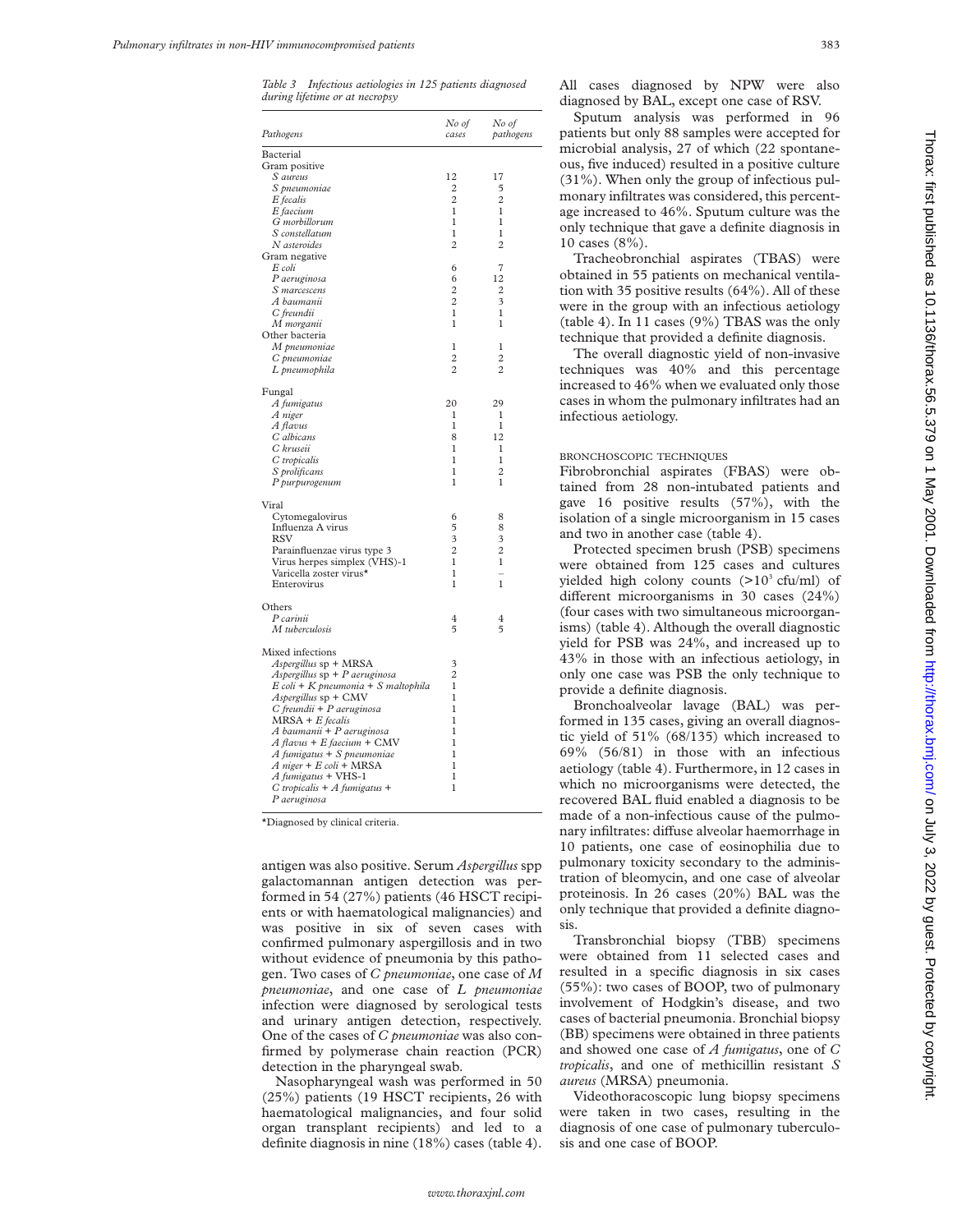| Table 4 Pathogens isolated with the different techniques employed in respiratory samples* |  |  |  |  |  |  |  |
|-------------------------------------------------------------------------------------------|--|--|--|--|--|--|--|
|-------------------------------------------------------------------------------------------|--|--|--|--|--|--|--|

| Pathogens                   | NPW<br>$(n=50)$ | Sputum<br>$(n=88)$      | <b>FBAS</b><br>$(n=28)$ | <b>TBAS</b><br>$(n=55)$ | <b>PSB</b><br>$(n=125)$ | <b>BAL</b><br>$(n=135)$ | Total pathogens<br>isolated |
|-----------------------------|-----------------|-------------------------|-------------------------|-------------------------|-------------------------|-------------------------|-----------------------------|
| Bacterial                   |                 |                         |                         |                         |                         |                         |                             |
| Gram positive               |                 |                         |                         |                         |                         |                         |                             |
| S aureus                    |                 | $\scriptstyle\rm 7$     | 6                       | $\scriptstyle\rm 7$     | $\,$ 8 $\,$             | 11                      | 17                          |
| S pneumoniae                |                 | $\overline{\mathbf{3}}$ | $\mathbf{1}$            | 3                       | $\mathbf{1}$            |                         | 3                           |
| E fecalis                   |                 |                         | $\mathbf{1}$            | $\mathbf{1}$            | $\mathbf{1}$            |                         | $\overline{c}$              |
| N asteroides                |                 | $\sqrt{2}$              |                         |                         |                         |                         | $\overline{c}$              |
| Gram negative               |                 |                         |                         |                         |                         |                         |                             |
| P aeruginosa                |                 | 6                       | $\overline{2}$          | 6                       | $\overline{c}$          | $\overline{4}$          | 11                          |
| S marcescens                |                 |                         |                         | $\mathbf{1}$            | $\mathbf{1}$            | $\overline{c}$          | $\overline{c}$              |
| A baumanii                  |                 |                         |                         | $\mathbf{1}$            | $\mathbf{1}$            | $\overline{\mathbf{3}}$ | 3                           |
| C freundii                  |                 |                         |                         | $\mathbf{1}$            |                         |                         | $\mathbf 1$                 |
| M morganii                  |                 |                         |                         |                         |                         | $\mathbf{1}$            | $\mathbf{1}$                |
| E coli                      |                 | $\sqrt{2}$              |                         | $\mathbf{1}$            |                         |                         | $\mathbf{1}$                |
| S maltophilia               |                 |                         |                         |                         | $\mathbf{1}$            | $\mathbf{1}$            | $\mathbf{1}$                |
| H influenzae                |                 | $\mathbf{1}$            |                         | $\mathbf{1}$            |                         | $\mathbf{1}$            | $\mathbf{1}$                |
| K pneumoniae                |                 |                         |                         | $\,1$                   |                         |                         | $\mathbf 1$                 |
| L pneumophila               |                 |                         |                         |                         | $\mathbf{1}$            | $\mathbf{1}$            | $\overline{c}$              |
|                             |                 |                         |                         |                         |                         |                         |                             |
| Fungal                      |                 |                         |                         |                         |                         |                         |                             |
| A fumigatus                 |                 | $\overline{7}$          | 3                       | 12                      | 10                      | 12                      | 30                          |
| A flavus                    |                 |                         |                         | $\mathbf{1}$            |                         |                         | $\mathbf{1}$                |
| A niger                     |                 |                         |                         |                         |                         | $\mathbf{1}$            | $\mathbf{1}$                |
| C albicans                  |                 | $\sqrt{2}$              | $\overline{c}$          | 5                       | 6                       | 6                       | 8                           |
| C tropicalis                |                 |                         |                         |                         |                         | $\mathbf{1}$            | $\mathbf{1}$                |
| C glabrata                  |                 |                         |                         |                         |                         | $\mathbf{1}$            | $\mathbf{1}$                |
| P purpurogenum              |                 |                         |                         |                         |                         | $\mathbf{1}$            | $\overline{\mathbf{c}}$     |
| S prolificans               |                 |                         |                         | $\mathbf{1}$            | $\mathbf{1}$            | $\mathbf{1}$            | $\overline{c}$              |
|                             |                 |                         |                         |                         |                         |                         |                             |
| Viral                       |                 |                         |                         |                         |                         |                         |                             |
| Cytomegalovirus             |                 |                         |                         |                         |                         | 5                       | 8                           |
| Influenza A virus           | 5               |                         |                         |                         |                         | 8                       | 8                           |
| <b>RSV</b>                  | 3               |                         |                         |                         |                         | $\overline{\mathbf{c}}$ | 3                           |
| Parainfluenzae virus type 3 |                 |                         |                         |                         |                         | $\overline{c}$          | $\overline{c}$              |
| Enterovirus                 |                 |                         |                         |                         |                         | $\mathbf 1$             | $\,1$                       |
| $VHS-1$                     | $\mathbf{1}$    |                         |                         |                         |                         | $\mathbf{1}$            | $\mathbf{1}$                |
| Others                      |                 |                         |                         |                         |                         |                         |                             |
| P carinii                   |                 |                         |                         |                         |                         | 4                       | $\overline{4}$              |
| M tuberculosis              |                 | $\sqrt{2}$              | $\mathbf{1}$            |                         |                         | $\mathbf{1}$            | 5                           |
|                             |                 |                         |                         |                         |                         |                         |                             |

NPW = nasopharyngeal wash; FBAS = fibrobronchial aspirate; TBAS = tracheobronchial aspirate; PSB = protected specimen brush; BAL = bronchoalveolar lavage; RSV = respiratory syncytial virus; VHS-1 = virus herpes simplex-1. \*Some organisms were simultaneously isolated with more than one technique and some of these techniques (FBAS, TBAS, PSB, and BAL) allowed the identification of more than one organism.

Necroscopic examination was performed in 19 of the 81 patients. Aspergillosis was identified in five cases and CMV pneumonitis in one, none of which had been diagnosed before death. Three cases of pulmonary aspergillosis (one with associated CMV pneumonitis not diagnosed before death), two of *Pseudomonas* sp, three of CMV pneumonitis with diffuse alveolar damage, and one of *C tropicalis* were confirmed. In four cases the necropsy showed diffuse alveolar damage with negative cultures.

OPTIMISATION OF PROCEDURES PERFORMED With the aim of optimising the application of the different procedures included in the study,

*Table 5 Impact of diagnostic techniques on the treatment of pulmonary infiltrates\**

| Diagnostic technique          | No positive/<br>no performed $(\%)$ | Modification of<br>treatment, $n$ (%) |  |  |
|-------------------------------|-------------------------------------|---------------------------------------|--|--|
| Blood cultures                | 30/191(16%)                         | 4(5%)                                 |  |  |
| CMV antigen detection         | 11/91(12%)                          | 5(5%)                                 |  |  |
| Aspergillus antigen detection | 8/54(15%)                           | $1(1\%)$                              |  |  |
| <b>NPW</b>                    | 9/50(18%)                           | $1(1\%)$                              |  |  |
| Sputum                        | 27/88 (31%)                         | $11(12\%)$                            |  |  |
| <b>FBAS</b>                   | 16/28(57%)                          | 4(4%)                                 |  |  |
| <b>TBAS</b>                   | 35/55(64%)                          | 24 (26%)                              |  |  |
| <b>PSB</b>                    | 30/125(24%)                         | 2(2%)                                 |  |  |
| <b>BAL</b>                    | 68/135 (51%)                        | 35 (38%)                              |  |  |
| TBB                           | 6/11(55%)                           | 4(4%)                                 |  |  |
| VTC biopsy                    | $2/2(100\%)$                        | 2(2%)                                 |  |  |
|                               |                                     |                                       |  |  |

NPW = nasopharyngeal wash; FBAS = fibrobronchial aspirate; TBAS = tracheobronchial aspirate;  $PSB =$  protected specimen brush;  $BAL =$  bronchoalveolar lavage;  $TBB =$  transbronchial biopsy; VTC = videothoracoscopic.

\*In some patients treatment changes were due to the results obtained with several diagnostic procedures simultaneously.

we selected those 138 patients in whom a specific diagnosis was obtained using the noninvasive and bronchoscopic techniques, excluding those cases in whom the diagnosis was obtained by clinical criteria such as pulmonary oedema and those diagnosed by TBB, VTC, or necroscopic examination. In 61 of these 138 patients (44%) it was possible to achieve the diagnosis using only non-invasive procedures (including blood, serological tests, and antigen detection in blood, NPW, sputum, and TBAS cultures). The remaining 91 diagnoses (66%) required the use of different bronchoscopic procedures. No differences in clinical and radiographic characteristics were observed between the group of patients diagnosed by non-invasive procedures and those requiring bronchoscopic procedures. In the subgroup of patients diagnosed by means of bronchoscopic procedures, BAL had the highest diagnostic yield, providing 94% (65/69) of the diagnoses (including 100% of the non-infectious pulmonary infiltrates). Although PSB gave a diagnosis in 46% (29/63) of the population, all but one of the cases could also be diagnosed by BAL. The diagnostic role of FBAS cannot be properly ascertained in this population since the procedure was only performed in 19 patients, providing a diagnosis in 14 (74%); however, in none of these 14 cases did the results of PSB add diagnostic information to that already obtained by FBAS.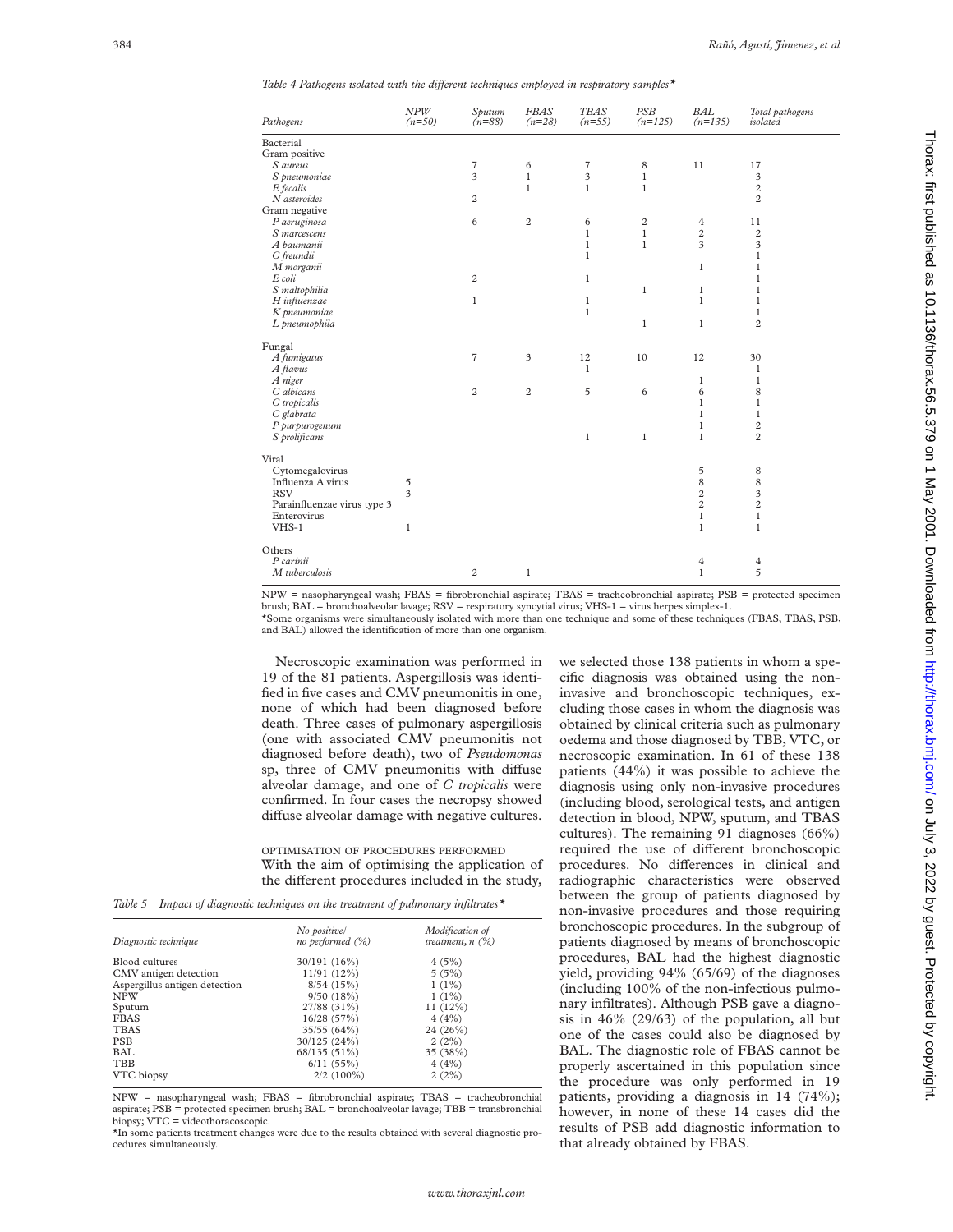#### **COMPLICATIONS**

There were only three mild complications as a result of the FOB exploration: one patient with self-limited epistaxis, one with a moderate bronchial haemorrhage following transbronchial biopsy, and hypoxaemia requiring high flow oxygen by mask for 12 hours in a third patient.

# IMPACT OF DIFFERENT DIAGNOSTIC TECHNIQUES ON TREATMENT OF PULMONARY INFILTRATES

Empirical treatment was modified in 93 of the 200 cases (46%) because of the results obtained with the different techniques used. Overall, non-invasive procedures caused a change in treatment in 45 of the 93 cases (48%) whereas bronchoscopic techniques resulted in changes in 48 cases (52%). In 19 cases it was the result of both non-invasive and bronchoscopic techniques that resulted in a change in treatment (table 5). BAL and TBAS had the greatest impact with treatment modifications in 38% (35/93) and 26% (24/93), respectively. The most common reason for changing treatment was the isolation of a microorganism not covered by the empirical treatment. This occurred in 56 cases (60%) and was mostly attributable to isolation of *Aspergillus* sp, viruses, *M tuberculosis*, and MRSA. In 18 cases (20%) the reason for changing the empirical treatment was the isolation of a resistant strain. Finally, in 19 cases (20%) the empirical antibiotic therapy was discontinued after diagnosing a noninfectious cause of pulmonary infiltrates (10 cases of diffuse alveolar haemorrhage, four of BOOP, two of pulmonary lymphoma, two of pulmonary toxicity resulting from bleomycin, and one of alveolar proteinosis).

#### **OUTCOME**

Eighty one of the 200 patients (40%) included in the study died as a result of the pulmonary complication. Mortality in patients requiring mechanical ventilation was higher (73/95, 77%) than in those not requiring it (8/105, 7%; p<0.0001), being particularly high in HSCT recipients in whom the mortality rate reached 96% (26/27). Sixty four of the 125 patients with pulmonary infiltrates with an infectious aetiology died (51%) compared with only six of the 37 patients with a non-infectious aetiology (16%; p<0.0001). The mortality rate in patients in whom a specific diagnosis of the pulmonary infiltrates was established was 43%  $(70/162)$  compared with 29%  $(11/38)$  in those in whom a diagnosis could not be established during their lifetime (p=NS).

There was no relationship between the mortality rate and the specific aetiology of the pulmonary infiltrates. The mortality rates in patients with fungal, polymicrobial, viral, and bacterial pneumonia were 67%, 66%, 51%, and 42%, respectively (p=NS). There were no deaths among patients with pulmonary tuberculosis, BOOP, or diffuse alveolar haemorrhage.

A significant difference in mortality was observed between patients in whom the diagnosis was established during the first 7 days (median value for the delay in establishing the diagnosis of the overall population) and those in whom the diagnosis was established later on. In the first group the mortality rate was 34% (29/85) compared with 53% (41/77) in those in whom the delay in diagnosis was longer than 7 days (p=0.017). The observed difference in mortality depending on the delay in obtaining the diagnosis was probably related to the implications of an early change in empirical treatment. Thus, when we evaluated only patients requiring a change in empirical treatment (n=93) we observed that those in whom this change was instituted during the first 7 days had a lower mortality rate (14/42, 30%) than patients in whom the change was established later (32/51, 70%; p=0.007). This was particularly apparent in the 76 patients with pulmonary infiltrates with an infectious aetiology: mortality rate of 29% (13/34) in those in whom the pulmonary infection was diagnosed in the first 7 days compared with 71% (32/42) in patients in whom the pulmonary infection was diagnosed later (p=0.001).

# **Discussion**

This study shows that the simultaneous use of non-invasive and bronchoscopic procedures results in a specific diagnosis being made in most cases of pulmonary infiltrates in immunocompromised patients. Furthermore, obtaining a specific diagnosis early in the course of the disease allows the empirical treatment to be changed in a high percentage of cases (46%) and may improve the survival of these patients. Using this diagnostic approach, we have diagnosed 81% of the episodes of pulmonary infiltrates, which compares favourably with 49% obtained 10 years ago by our group in a similar population.<sup>9</sup>

In our population the main cause of the pulmonary infiltrates was infection which constituted 77% of the episodes diagnosed. Bacterial infections and, specifically, those caused by *S aureus* (mainly MRSA) and Gram negative bacilli (mainly *P aeruginosa*) were the most frequent infectious aetiologies found. Since bacteria represent the most prevalent threat to immunocompromised patients, each institution should define the empirical antibiotic treatment based on its own data.<sup>21-23</sup>

Fungal species, especially *Aspergillus* spp, represented the second most frequent infectious cause of pulmonary infiltrates in the present study. Death from *Aspergillus* pneumonia in immunosuppressed patients is exceedingly high, reaching 85% in some series.<sup>24 25</sup> In addition to the severe immunosuppression, this poor outcome may be partially explained by the delay in establishing the diagnosis and starting specific treatment.<sup>26</sup> Although evidence of tissue invasion by fungi has classically been required to confirm the diagnosis, the presence of *Aspergillus* species in sputum or bronchial lavage cultures, $27$  as well as the detection of galactomannan fungal antigen,<sup>28</sup> should be considered indicative of invasive disease until proved otherwise and warrants institution of specific therapy. In the present series *Aspergillus* pneumonia was diagnosed on 18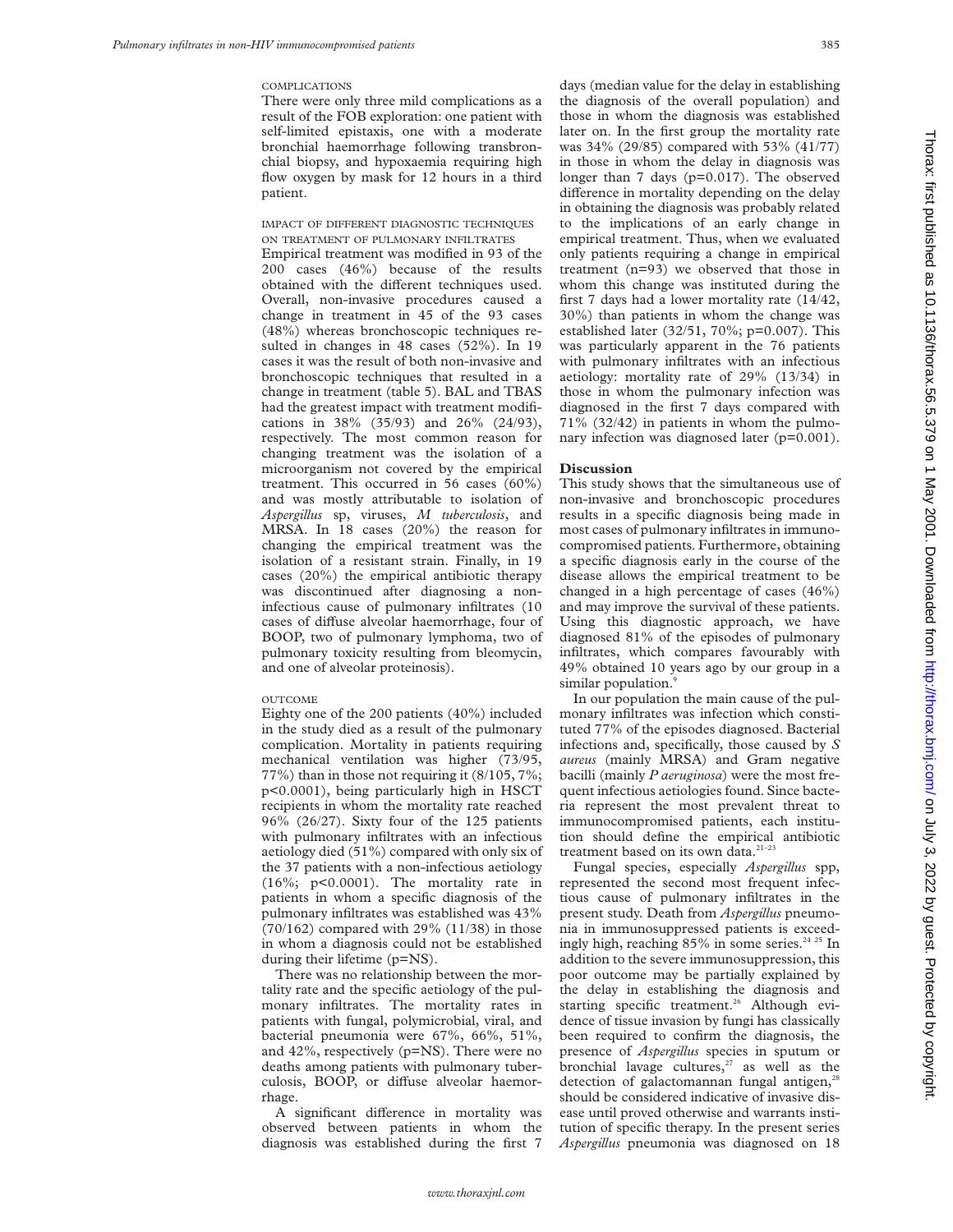occasions without tissue confirmation and antifungal treatment was instituted immediately, resulting in a mortality rate of 67%. Whether this approach can improve the outcome of pulmonary aspergillosis remains to be demonstrated in well designed prospective series. The diagnosis of *Candida* pneumonia is even more controversial than *Aspergillus* pneumonia.<sup>20</sup> Although we cannot exclude the possibility that some of the 12 cases of pulmonary candidiasis represent airway colonisation, three had tissue confirmation and five had positive blood cultures which further supported the diagnosis.

Viral pneumonia accounted for 20 episodes of pulmonary infiltrates, CMV being the most frequent aetiological agent.<sup>12</sup> Evidence has been accumulating that community respiratory viruses such as respiratory syncytial virus, influenza virus, parainfluenza virus<sup>11 13</sup> and adenovirus also play an important role in the aetiology of respiratory infiltrates in transplant recipients and that infection with these organisms may explain some of the pneumonic episodes previously classified as idiopathic.<sup>11</sup> In the present series the rapid detection of parainfluenza virus in respiratory samples from two patients allowed us to initiate treatment with aerosolised ribavirin immediately, with a favourable outcome in both cases. So far, the role of any virus other than CMV or herpes simplex virus has been poorly defined. In the series published 10 years ago by our group, <sup>9</sup> which included 113 episodes of pulmonary infiltrates in 93 immunosuppressed patients, viral investigations were restricted to the identification by culture of CMV and the cytopathological changes produced by CMV in cells recovered from the BAL fluid. Recently, new diagnostic tools such as quantitative PCR assays and fluorescein conjugated monoclonal antibodies have been developed, permitting the rapid detection of different viruses that are frequently associated with a high rate of morbidity and mortality.10 The systematic application of new techniques for virus identification in the present series most probably accounts for the increase in the overall diagnostic yield compared with our previous experience.<sup>9</sup>

Another important finding of the present study is that cultures of TBAS in intubated patients were helpful in determining the aetiology of pneumonia. Traditionally, TBAS cultures have not been considered specific enough to diagnose lower respiratory tract infections due to the presence of bacterial colonisation of both lower and upper airways. However, researchers from our institution<sup>29</sup> and others $30$  have shown that, using quantitative cultures, the aetiology of bacterial pneumonia can be accurately ascertained in mechanically ventilated patients using TBAS cultures. In the present series we have confirmed the usefulness of TBAS cultures in immunocompromised patients, obtaining a diagnosis in 64% of intubated patients investigated. Further studies are needed to clarify the usefulness of TBAS and to compare it with other techniques such as blind BAL<sup>31</sup> which also does not rely on a bronchoscopist and has

a good diagnostic yield in immunocompromised patients. In contrast, PSB gave few positive results (24%), many of them also achieved by BAL or FBAS. In only one case was PSB the technique that led to changes in treatment.

Bronchoalveolar lavage has been established as a reliable technique for the diagnosis of pulmonary infiltrates in the immunosuppressed host, specifically for detecting opportunistic infectious such as *P carinii* and CMV and also for bacteria.<sup>9 32</sup> In the present series most episodes of pneumonia caused by opportunistic pathogens were diagnosed by BAL. Although this technique has been criticised by some authors because the impact on survival is disappointingly poor,<sup>16 17 33</sup> BAL has a high diagnostic yield for infections and provides enough material to diagnose alternative noninfectious aetiologies. Specifically, in our population BAL provided the diagnosis in 10 cases of di Vuse alveolar haemorrhage, one case of pulmonary toxicity due to bleomycin, and in one case of alveolar proteinosis.

Although TBB specimens are not routinely taken from immunocompromised patients in our centre, it has clear indications in specific cases such as those with nodular, localised or patchy infiltrates on the chest radiograph. In the present series TBB not only gave a specific diagnosis in six of the 11 patients in which it was performed, but also allowed a change in the treatment in four cases (two with pulmonary lymphoma, two with BOOP).

Compared with our previous series,<sup>9</sup> the current diagnostic techniques employed increased the percentage of treatment changes from 31% to 46%. However, there was no difference in mortality when patients with and without changes in treatment due to the results obtained with the different diagnostic procedures employed were compared. The lack of impact of invasive diagnostic techniques on survival has been claimed by some authors to be the major reason for not performing them in immunocompromised patients.<sup>16</sup> Moreover, complications and morbidity secondary to bronchoscopy have been described in this setting.<sup>17</sup> We suggest that the treatment of infectious pulmonary infiltrates in immunocompromised patients has a poor outcome because specific drugs are usually administered late in the evolution of the illness. In fact, we found a significant decrease in mortality in those patients with an infectious aetiology in whom an early diagnosis (7 days from the initiation of the pulmonary infiltrates) caused a change in treatment (29%) compared with those in whom this diagnosis was obtained after 7 days (71%). Although it seems logical, based on these results, to recommend the early use of diagnostic techniques to improve the clinical outcome, further specifically designed studies are needed to try to answer this critical question. Confounding factors such as the judgement of clinicians in charge to try different treatments in the face of clinical deterioration might associate changes in treatment with worse prognosis in the present study.

Based on the results obtained, our recommendation is to use simple non-invasive